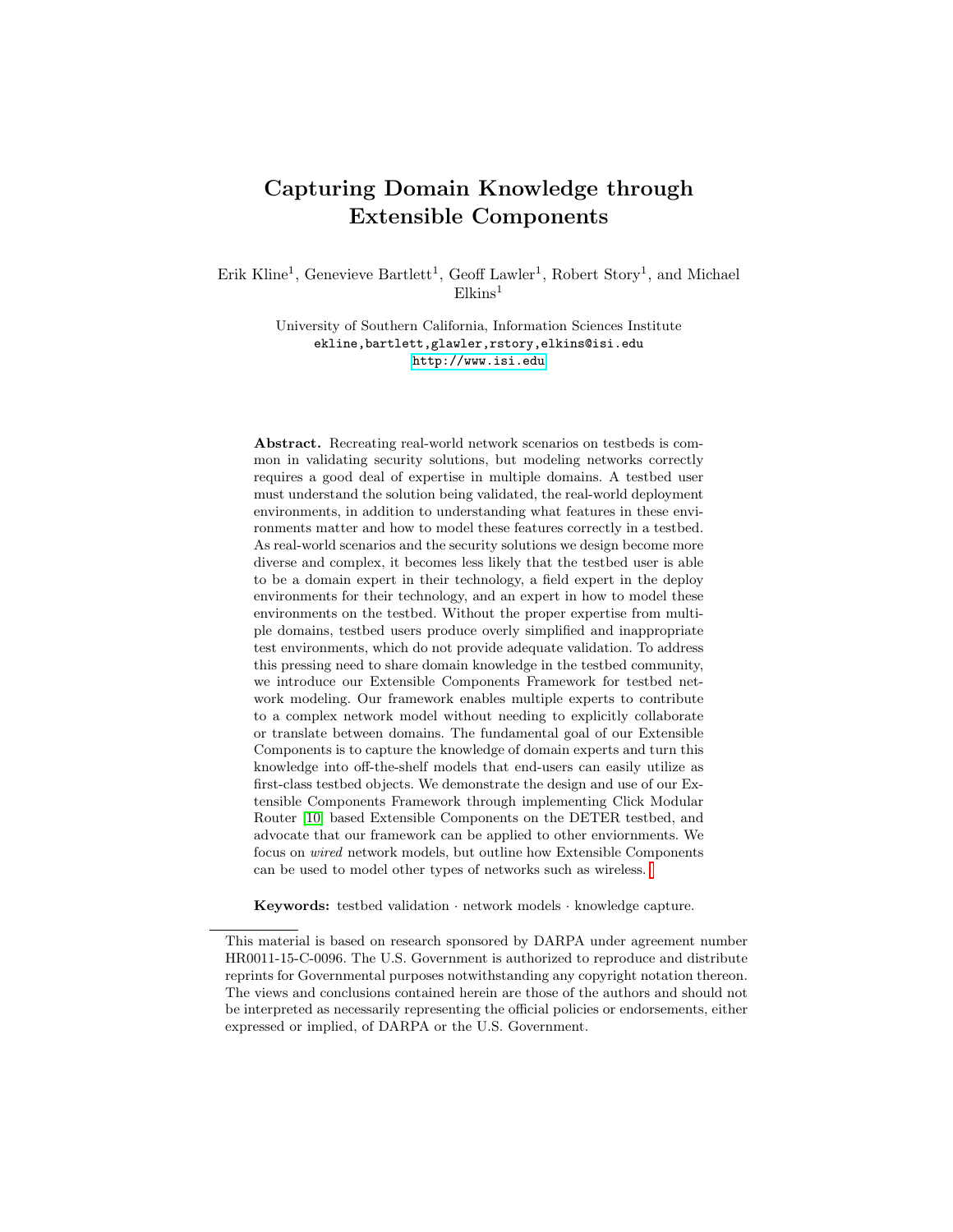# 1 Introduction

Validation of security and networking solutions requires creating and harnessing complex scenarios and realizing those scenarios on a testbed infrastructure. A testbed user must decide what aspects of a real-world environment play a role in validation and determine how to map these real environment features into the testbed environment correctly. Proper validation requires a deep understanding and meaningful expertise across multiple domains [\[7\]](#page-15-1). Specifically, to perform proper validation with today's technology, a testbed user must maintain expertise across three distinct domains: First, a testbed user must understand the solution being validated. Second, she must understand the real-world environments where the solution will be deployed. Last, the user must understand what features are relevant in these environments and how to model these features correctly in a testbed. As the real-world has grown increasingly more diverse and complex, the burden on the testbed user has grown. It has become less and less likely that a testbed user can maintain being a domain expert in her technology, a field expert in the deploy environments for her technology, and an expert in how to model these environments on the testbed. In lieu of working with field and modeling experts, testbed users often produce overly simplified test environments, or use canned modeling approaches unsuitable for their experiment which do not provide adequate realism for testing and validation.

Collaborating with field and modeling experts reduces the burden on the testbed user while working towards more realistic testing scenarios, but such a collaboration requires a good deal of effort to translate expertise between domains. Ad-hoc translation between domains can be tedious and without structured knowledge capture, the time spent sharing expertise to build testbed models has little pay-off beyond the initial effort. Low-effort knowledge capture to facilitate reuse, sharing and repeatability is thus a common goal in testbed validation.

In this paper, we describe our work to perform knowledge capture and domain expertise translation in testbed network modeling for experimental validation. We achieve this knowledge capture through a framework we call the *Extensi*ble Components Framework. A key feature of our Extensible Components is the capture and dissemination of knowledge at three distinct levels—the model approach, the model specification and how to composed this model into a larger network model. Further, we treat Extensible Components as first-class testbed objects. That is, the testbed understands what an Extensible Component is and how to allocate and instantiate one given an experiment configuration. Firstclass status for Extensible Component allows experimenters to easily deploy and use complex models and scenarios without having to gain significant knowledge on the components implementation, modeling approach or configuration.

We describe the three expert domains our Extensible Components Framework brings together through knowledge capture (Section [2\)](#page-2-0), and discuss how to create an Extensible Component (Section [3.1\)](#page-6-0), extend the component by specifying resident models (Section [3.2\)](#page-6-1), and how end-users easily use, combine and share these models (Section [3.3\)](#page-7-0). We follow with example components of a wired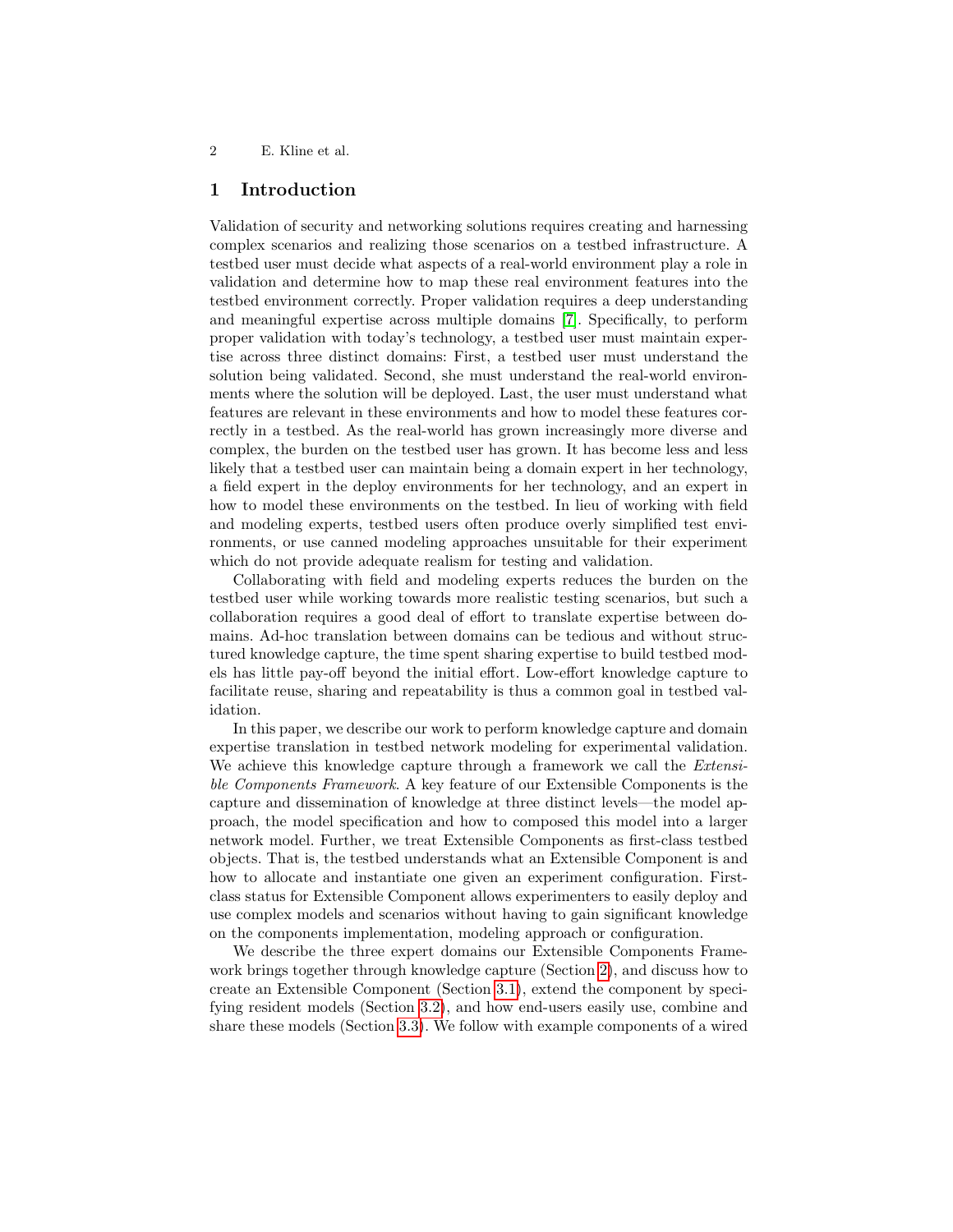network (Section [4.1\)](#page-8-0) and wireless network (Section [4.2\)](#page-12-0) and include a brief discussion on our experiences with users and experts using our Extensible Components. We close by discussing related work and how our Extensible Components Framework can incorporate many existing tools. Our initial implementation and use of our framework is freely available and currently implemented on the DE-TER testbed [\[11\]](#page-15-2). We discuss the straightforward process of porting to other testbed platforms in Section [3.4.](#page-7-1)

## <span id="page-2-0"></span>2 Extensible Components

The fundamental goal of our Extensible Components Framework is to be able to capture the knowledge of domain experts and turn this knowledge into offthe-shelf models that end-users can easily utilize.



<span id="page-2-1"></span>Fig. 1. Extensible Component Overview

We capture and disseminate domain expertise from three distinct experts— Modeling Experts, Field Experts and Users. A Modeling Expert builds tools that accurately model a specific domain, providing the ability to model their domain on a testbed to others. This ability to model is the core of an Extensible Component. Field Experts then extend an Extensible Component by building multiple specific models of their domain. Finally, users compose these specific models to build aggregate networking models which they can experiment upon, reuse and share with others. An overview of how this information is captured, provided and shared is illustrated in Figure [1](#page-2-1) while the propagation of information is shown in Figure [2.](#page--1-0)

# <span id="page-2-2"></span>2.1 Modeling Experts and Languages

The critical role of the Modeling Expert is to be able to provide others with the ability to model their specific domain. Importantly, they understand the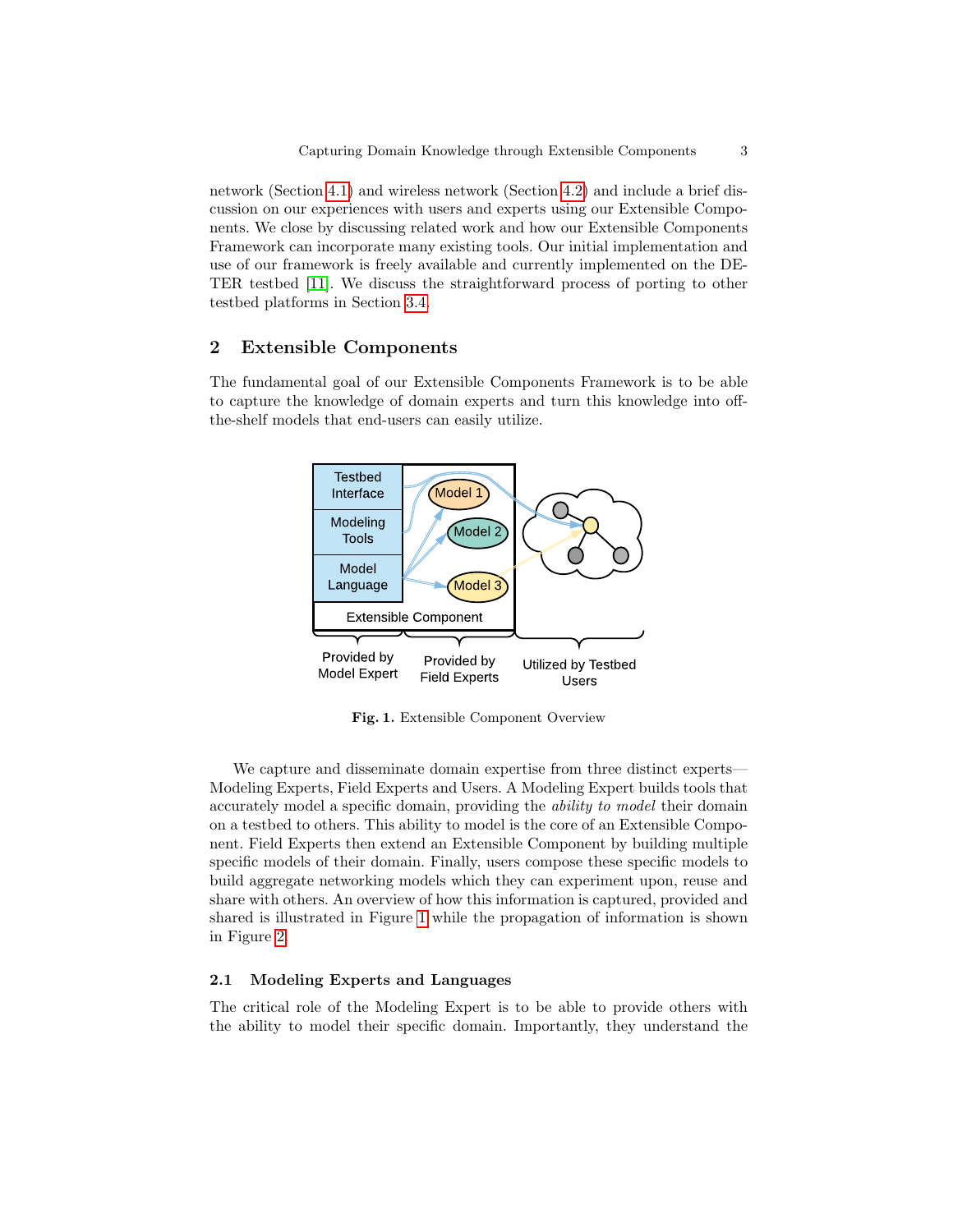

Fig. 2. The three levels of knowledge capture and how knowledge propagates

techniques required to accurately model their domain within a set of given constraints while recognizing the artifacts these techniques may create. For example, a Modeling Expert specializing in backbone networks understands what features are important in modeling high capacity links, exchanges and routers, and understands the limitations of his modeling approach and tools used to realize this approach.

Different domains require different modeling techniques. A Backbone Modeling Expert is focused on modeling high-capacity wired networks and understands modeling features such as bandwidth and delay enforcement, queuing strategies and routing techniques. A Wireless Modeling Expert requires knowledge of different features, such as understanding the properties of wireless channel access strategies, wireless collisions, and hidden nodes. The Backbone Modeling Expert does not care about nor know how to model the concerns of the Wireless Expert and vice versa.

Importantly, multiple Modeling Experts and modeling approaches can exist for the same domain. Different model approaches make different trade-offs between resources and fidelity, modeling certain features with high-fidelity and reducing fidelity in other aspects. For example, one could model Autonomous System (AS) networks using a link-centric approach or a router-centric approach. A link-centric approach provides high fidelity modeling of link properties and congestion while providing relaxed fidelity for modeling of routers and routing protocols. Conversely, a router-centric approach offers a high fidelity model of routers and routing protocols while abstracting many of the link properties, which may be more appropriate than a link-centric approach for testing new routing protocols. Both of these experts are modeling ASes but their approaches provide different trade-offs for experimenters. Supporting diversity in modeling approaches enables broader applicability, as not all experiments require the same level of fidelity in all features.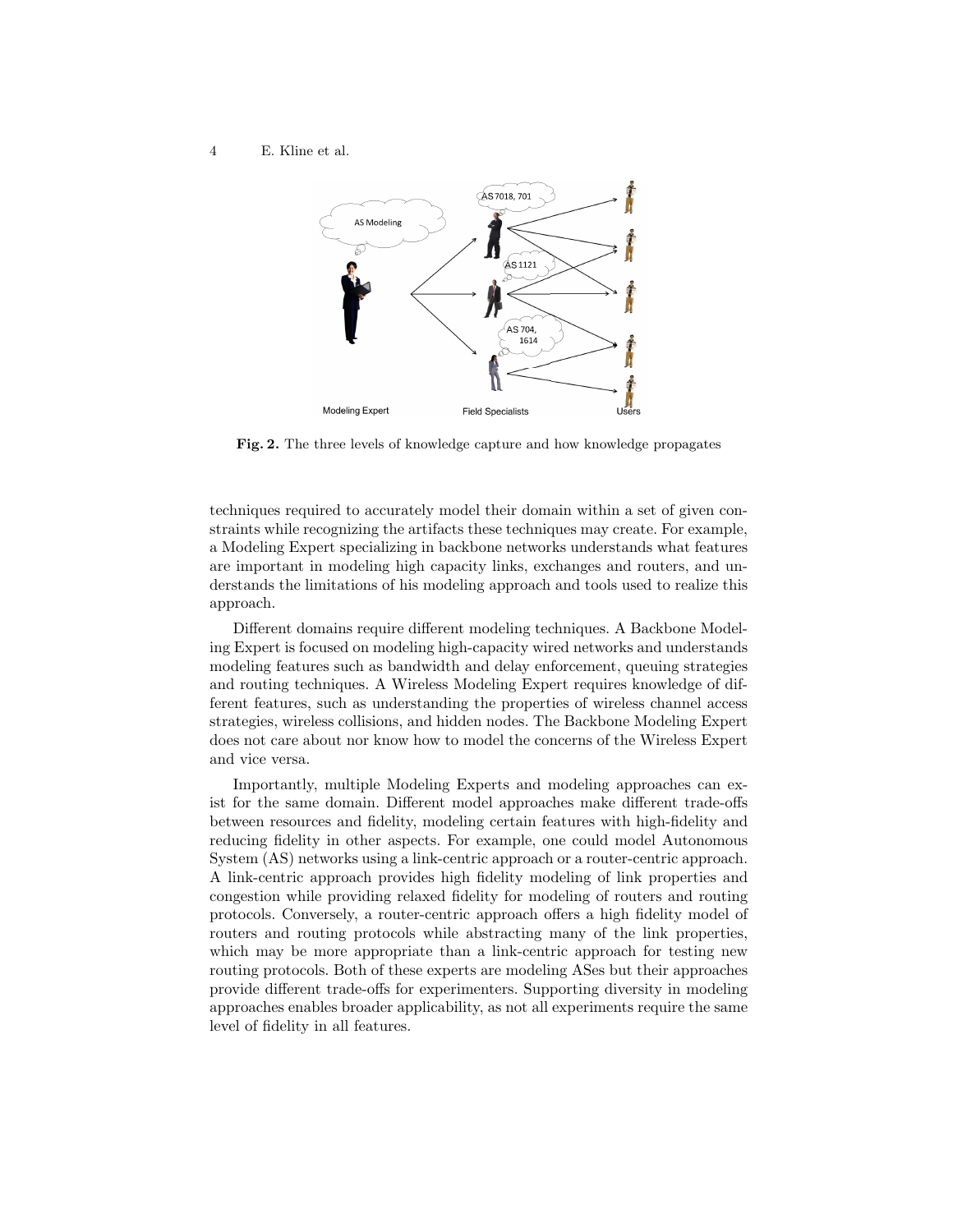The Modeling Expert can also provide controls on the amount of information that may be visible through her modeling tools. An example of this would be a model of an AS which does not leak any topological information to the edge users, similar to the current Internet. This ability to provide privacy is important for Field Experts who want to create models for others to test against, but do not want to expose any proprietary information about their structure. Conversely, a Modeling Expert may not provide these guarantees where they cannot be enforced or do not make sense to enforce. For example, a model approach for an AS may have to expose topological information when testing new routing protocols in order make validation guarantees. In both cases, the Modeling Expert can pass down this knowledge of constraints to Field Experts to ensure Field Experts and Users understand the privacy and fidelity guarantees.

Beyond providing tools and an approach to properly model a domain, Modeling Experts must also provide an easy way for others to customize and create specific models using their tools and modeling approach. For this, we advocate adoption of small languages that can easily and accurately describe and set the features of a model. Using a language to describe a model, rather than parameterizing a blob of code, provides flexibility and scaling, such as using loops to create and set multiple parts of a model. For example, an AS model may be described with a simple edge-list link language that provides an easy description of a network and its link properties. Similarly, a wireless model may utilize a node-list approach that describes the position of speakers, their mobility and their transmission capabilities. Whatever language is chosen, the goal is for the language to easily describe a model, without requiring the person describing the specific model to understand the underlying model implementation or even the modeling approach—beyond just a broad understanding its goals and limitations.

Finally, to provide others with a general idea of a component's applicability, Modeling Experts need to provide some documentation. Low-level details are not necessary but a brief description of the overall modeling approach, capabilities and constraints is requisite for Field Experts and Users to make informed decisions when choosing a component.

## 2.2 Models and Field Experts

After a Modeling Expert provides the ability to create and exercise a model, it falls upon Field Experts to extend components by generating models. Field Experts have significant knowledge in their relevant field but may not have knowledge of how to model their domain. For example, an operator of an AS knows the properties of their links and structure of their topology but may not know how to accurately represent that on a testbed. Instead of learning how to model, the Field Experts simply utilize the languages provided by a Modeling Expert to describe their system and generate a model of it on the testbed.

Of course, Modeling Experts and Field Experts are not mutually exclusive. Often a Modeling Expert will have significant knowledge about one or more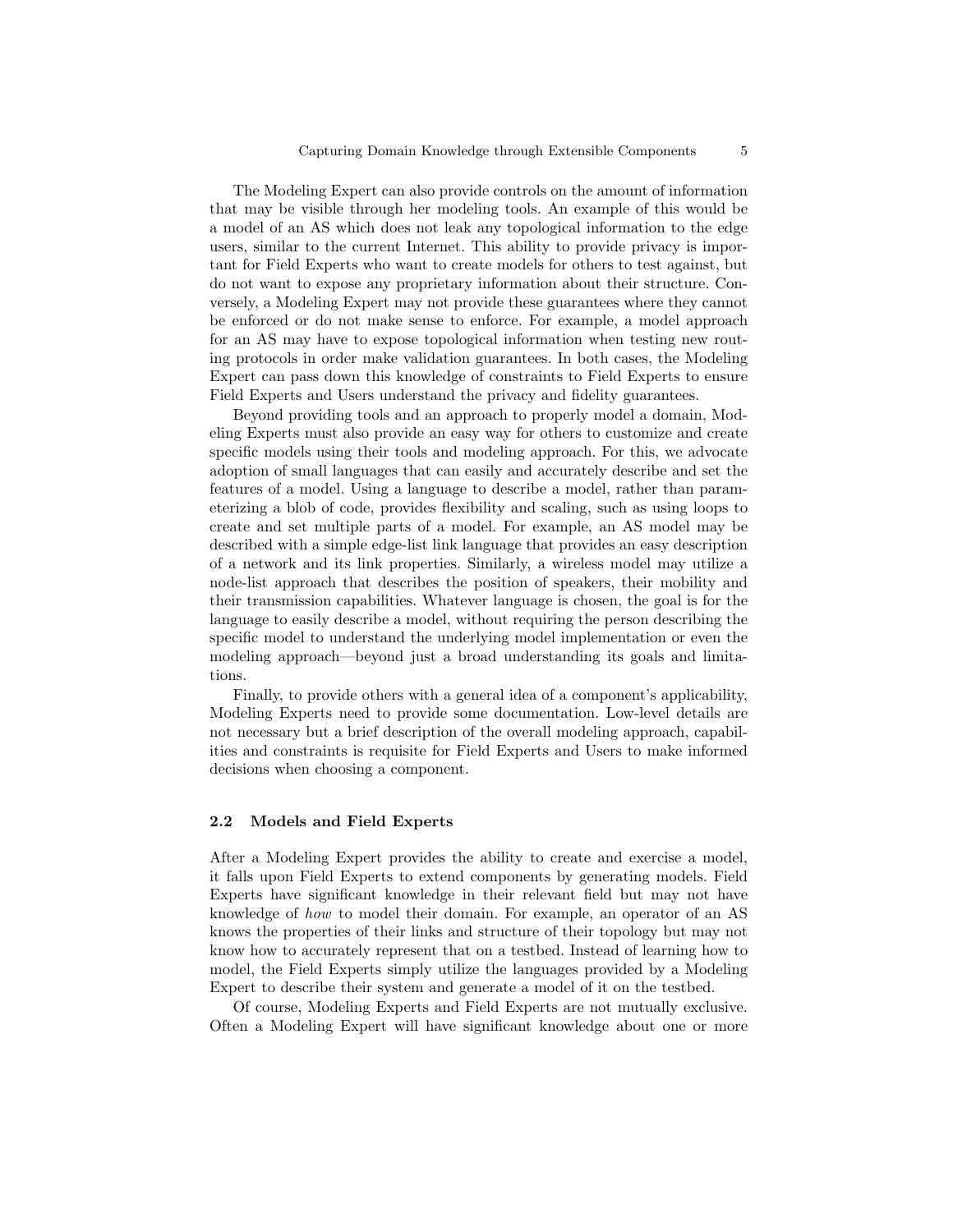fields, and a Field Expert may know how to approach testbed modeling. However, we expect that there are significantly more Field Experts than Modeling Experts, as accurately modeling systems is a difficult challenge and a niche area of expertise. Thus, it makes sense to capture and amplify a Modeling Expert's knowledge.

Just as Users can compose models into a larger network model, Field Experts can also draw on multiple Extensible Components and are not required to use only one Modeling Expert's approach. For example, an AS Field Expert may want to represent her system using multiple models—a link-centric model, a router-centric model and a hybrid model. As long as the Field Expert can understand the trade-offs, as accurately described by the Modeling Expert, she can make rational and intelligent decisions about which models to build.

Ultimately, the goal of the Field Expert is to generate models through the Modeling Experts tools, and provide those models to users who can run experiments using these models. It is incumbent on the Field Experts to select the Extensible Components they feel adequately describe their domains while also meeting their privacy concerns as described in Section [2.1.](#page-2-2) Further access controls for these models can be provided and enforced by the testbed.

#### 2.3 Users

Users are the final level of our three-level approach, and are the ultimate recipient of the captured knowledge. The fundamental goal of extensible components is to allow experimenters to utilize complex network systems within their experiments without having to obtain domain knowledge of a specific field or modeling approach. Building on knowledge from Modeling and Field Experts, the User can now simply grab one or more of the provided models and begin to experiment against them. The User does not need to understand how the model is implemented, or the structure of the model itself, in order to conduct an experiment. All the User needs to know is the goal of a model and what constraints and artifacts may occur by utilizing this model. With this information, the User should be able to conduct complex and scientifically valid experiments without spending the tedious time becoming a domain expert.

# 3 Component Lifecycle

In the previous section we described how an Extensible Component brings together expertise from Modeling and Field Experts to unburden the testbed user and promote reuse. Next we describe the details of how a component is created and used. We have developed and used our Extensible Component prototypes on the DETER testbed, but believe porting our components to other testbeds would be a straightforward process.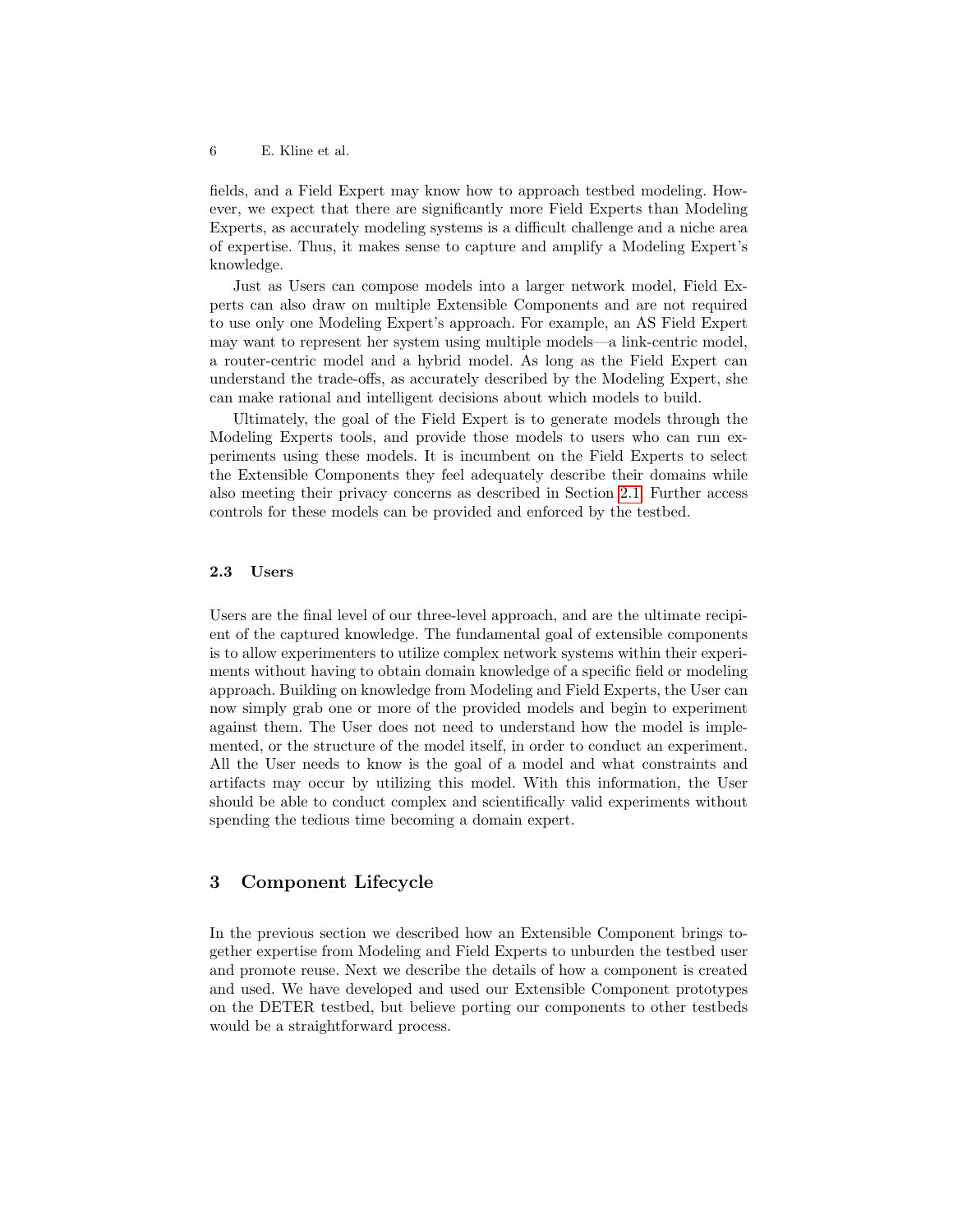#### <span id="page-6-0"></span>3.1 Creating a Component

In order to create a new component, the Modeling Expert is required to provide three building blocks—a small language, a tool or set of tools to realize the component, and an interface to generate and exercise the component. As discussed in Section [2.1,](#page-2-2) the language is utilized by Field Experts to describe a model.We provide no restrictions on the choice of language, providing flexibility to the Modeling Expert to choose whatever best suits their tools. The expert is free to utilize languages that already exist if that is the best option.

The tool created by the Modeling Expert receives models specified in the component's language, and instantiates a functional component representing that model as output. The choice of tool is once again up to the Modeling Expert. Testbeds, such as DETER, can provide canned capabilities, such that the expert may only need to translate their language into one that a canned capability already understands. For example, one of the components we've created for DETER uses the Click Modular Router [\[10\]](#page-15-0) as it's underlying implementation. Thus, our component tool translates our modeling language into a configuration file that Click understands.

The final building block needed to be able to create and utilize a new component is an interface to the testbed that allows the component to be allocated and instantiated as a first-class object. For DETER, this is a TCL (NS) interface. We provide Modeling Experts with a TCL library that they can import and build off of to provide their interface. These experts simply need to sub-class the component class and then implement the abstracted functions. These functions are 'create' and 'add-link' which indicate to the testbed how many nodes to allocate to the component and how to connect other testbed objects to this component. Further, the component class accepts an arbitrary number of arguments to be passed to the sub-class, allowing Modeling Experts to accept variability during the component construction.

|  | set myc [\$ns component ASWAN AS701] |  |
|--|--------------------------------------|--|
|  |                                      |  |

<span id="page-6-2"></span>Fig. 3. Example Component Instantiation

Figure [3](#page-6-2) shows the basic Extensible Component API as supplied by the component library. This example tells DETER to allocate a new component which is of type ASWAN. Everything else will be passed to the component creation method to be handled by the specific component sub-class. Thus, in this example, our Modeling Expert created a component called ASWAN, which expects a single argument, the specific model to instantiate. The specific model, AS701, is created and named by the Field Expert.

#### <span id="page-6-1"></span>3.2 Creating a Model

The complexity of creating a new component allows for the rest of the framework to be significantly simpler. To create a model, the Field Expert simply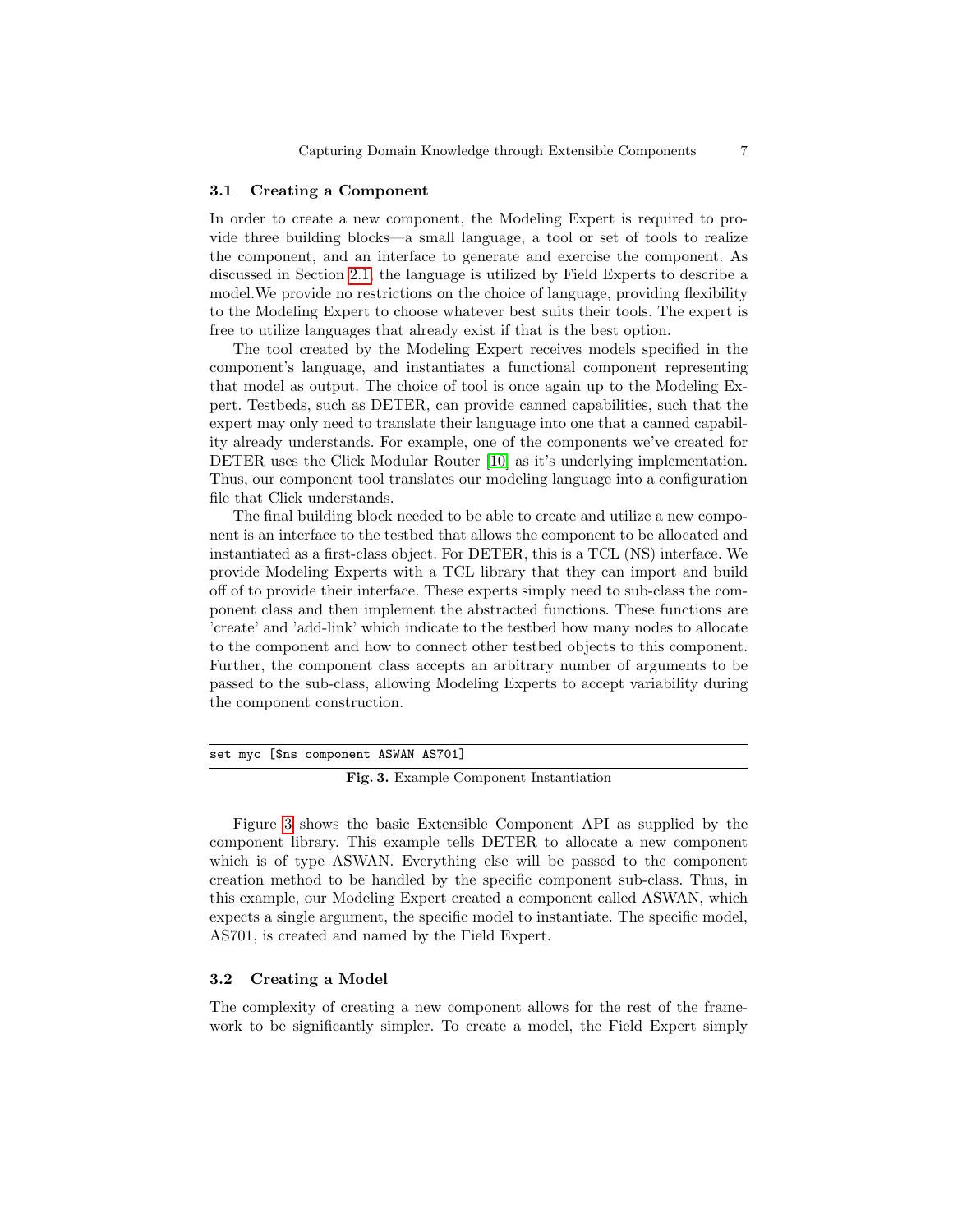needs to pick a component and utilize the given language to express the model. The challenge for the Field Expert is picking a component that can adequately express their model while also understanding the components capabilities, constraints and potential artifacts. For example, a component that models ASes in a link-centric fashion may have a maximum number of links per CPU it can model before some artifacting occurs. The Modeling Expert documents what these constraints and limits, and the Field Expert must heed the documentation to create useful and accurate models.

```
11 12 {"bw": "400Mbps",
       "delay": "10ms",
       "loss": "0.0001"}
11 13 {"bw": "200Mbps",
       "delay": "15ms",
       "loss": "0.0001"}
```
<span id="page-7-2"></span>Fig. 4. Small Example of a Modeling Language

Once the component has been chosen, the expert creates their model within the Extensible Component's language. The code segment in Figure [4](#page-7-2) is an example of a link-centric modeling language using an edge list format. The Field Expert has used this language to describe a modeled network with three routers and two edges (links " $11"$ –" $12"$  and " $11"$ –" $13"$ ), with several link constraints specified for each edge. Once the model has been specified, it is imported into an archive or library. On DETER, the models are given a name and stored in a model repository for later use.

## <span id="page-7-0"></span>3.3 Using a Component

Utilizing an Extensible Component within an experiment is where everything comes together. First, the interface created by the Modeling Expert is exercised by the user to define, instantiate and deploy the component. On DETER, this involves importing the TCL library and defining the component within the topology as shown in Figure [3.](#page-6-2) The user can pass any options to the component through this interface. Further, the user can connect the component to other experiment objects using the 'add-link' API, which exposes specific I/O portions of the component allowing the component to be physically linked to other experimental hardware. At this point, the user does not need to do anything additionally to have their component realized. When the experiment is instantiated, the component will be automatically configured, initialized and enabled.

## <span id="page-7-1"></span>3.4 Deploying Extensible Components on a Testbed

The majority of our discussion of Extensible Components has been based on our deployment on the DETER testbed [\[11\]](#page-15-2). However, the overall framework should be amenable to most test infrastructures. To utilize our Extensible Components Framework on any given testbed, three fundamental capabilities are required.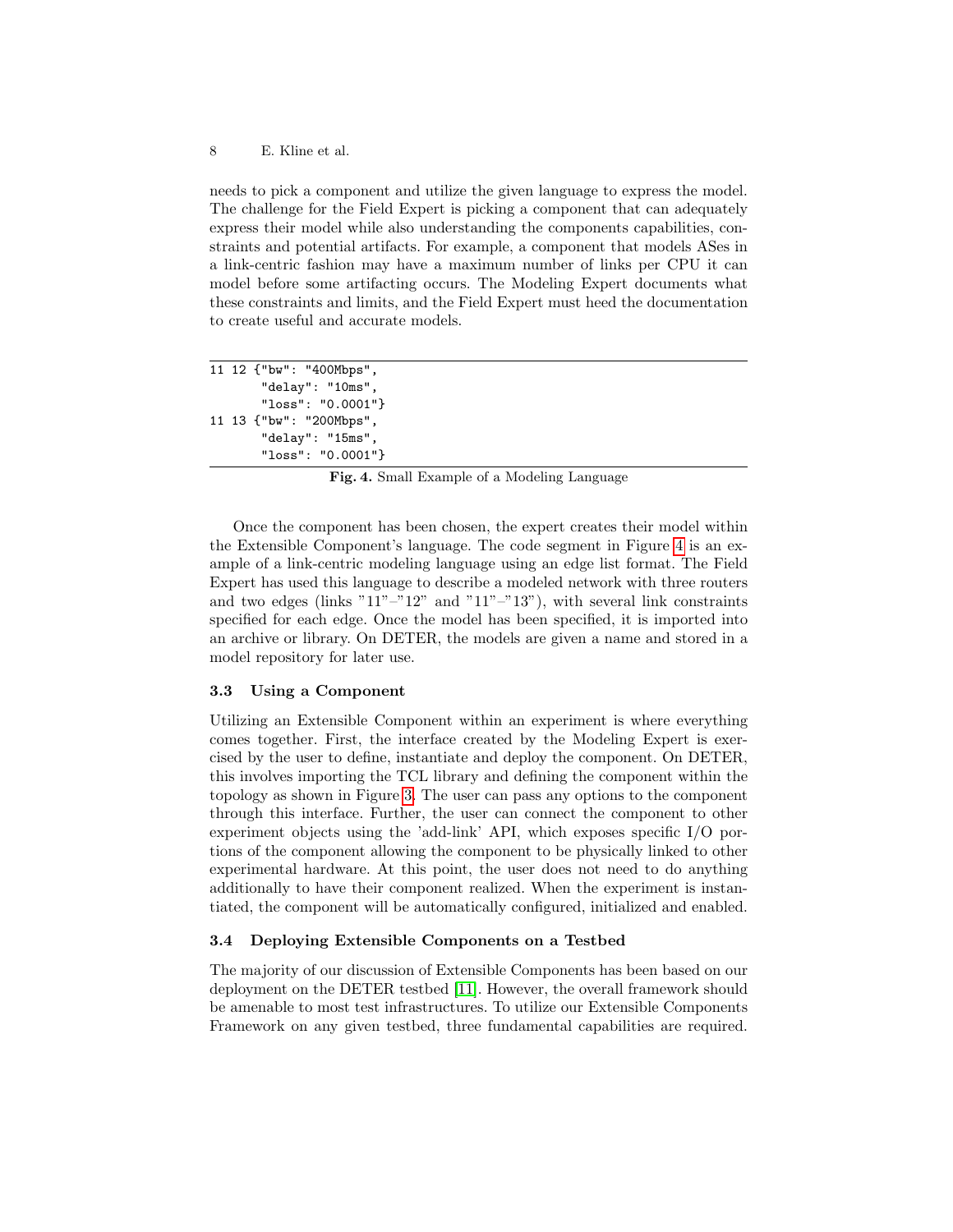First, the infrastructure must be able to express a component as a first-class object like any other object in that testbed. This means the testbed back-end will deploy, connect and configure the relevant infrastructure to instantiate the component. Second, a user must be able to express the component within their experiment configuration. On DETER, this is accomplished via a TCL (NS) library available to any user and other testbeds would require similar modifications or extensions. Finally, a repository to store Extensible Components and models generated by Modeling Experts and Field Experts, respectively, is required so that the Extensible Components and models can be easily retrieved and used by experimenters.

# 4 Experiences with Example Components

We have two example components in use that demonstrate the domain expertise separation of our Extensible Components Framework and the capabilities of Extensible Components. Both of these Extensible Components have been used to make multiple models of real-world, toy example and corner-case testing models.

The first component, Wide area network (WAN) emulation, is freely available and has been used by multiple teams for testing and evaluation in a recent DARPA program. The second component, wireless network emulation, is currently in development for a second DARPA program. Both of these components currently use the same Click-based [\[10\]](#page-15-0) backend for realization. However, we are working towards augmenting Click with additional tools to realize these components, as other technologies are better suited to accurately model specific elements in each domain. A key feature of our Extensible Components Framework is the separation of the component use from the model implementation. As we change the underlying tools used to realize a model, the testbed user interface and configuration interface of the model can remain largely the same, reducing the burden on testbed users and Field Experts.

#### <span id="page-8-0"></span>4.1 Wide Area Network Emulation

Wide area network (WAN) emulation is a common need for testbed validation, and typically requires accurate and realistic topologies. In over nearly a decade of working with DETER, we observed that without easily accessible and usable network emulation, experimenters utilize excessive testbed resources simulating real-world topology. This network simulation approach is not an efficient use of resources as each physical machine used for simulation typically acts as a simple store and forward router, and provides nothing else to the experiment. We needed a technology that would allow experimenters to utilize the domain knowledge of WAN operators without having to gain that knowledge themselves, while also being far more efficient in resource allocation.

To address this inefficient use of resources, we implemented a WAN Emulation Extensible Component. The WAN emulation component allows an experimenter to deploy an emulated WAN of multiple routers and links on a small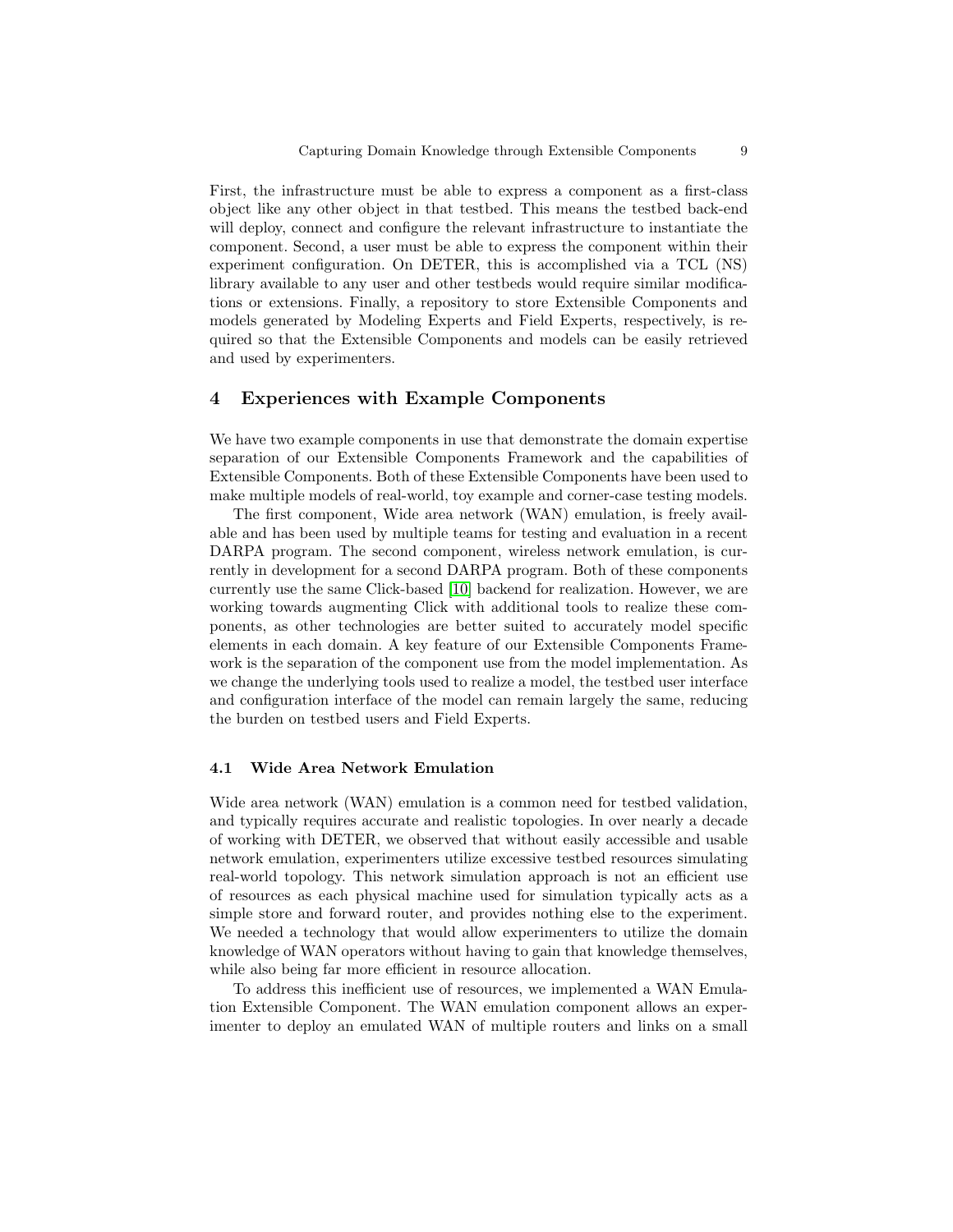number of physical resources (usually just one physical machine, but in complex topologies, this is expanded to more).

As researchers on modeling and testbeds, we were the Modeling Experts for the WAN Emulation Extensible Component. We created all three of the essential building blocks required in our Extensible Components Framework (as discussed in Section [3.1\)](#page-6-0). Our component specifies an edge-list based modeling language, similar to that seen in Figure [4,](#page-7-2) which allows Field Experts to describe routers and the links between them across multiple features. These include bandwidth, delay, multiple loss modeling approaches, multiple queuing strategies, AQM, packet reordering, random bit error as well as many others. The second building block is a tool that converts the model as described in the modeling language into a format that can be utilized by the testbed. To build this tool, we leveraged the existing Click [\[10\]](#page-15-0) capabilities of DETER. Thus, our python-based tool simply translates our edge list into a Click configuration. This tool is exercised at experiment run-time, pulling the specified model from the model repository, translating it and instantiating Click.

Finally, we built additional TCL interfaces to allow users to exercise the component as a first-class testbed object. This interface is very simple, requiring the user to only specify the model they wish to instantiate. Further, the user is required to connect the models I/O interfaces to other network components. An example connection is shown in Figure [6](#page-10-0) which connects an experimental node called "mynode" to our component at an I/O location called "router1". This means that a physical link between mynode and our component will be constructed and the data from that link will enter the component's topology at router1.



<span id="page-9-0"></span>Fig. 5. Logical topology of our WAN with component in blue and other objects in orange. The square boxes represent I/O points where data enters and exits the component.

An example testbed topology linking into a model from our WAN emulation component can be seen in Figure [5.](#page-9-0) The highlighted blue area represents a WAN topology model. The four squares at the edge of this zone represent the I/O points where the testbed connects other objects to the component model. In this example, we connect four generic 'nodes' to the component model at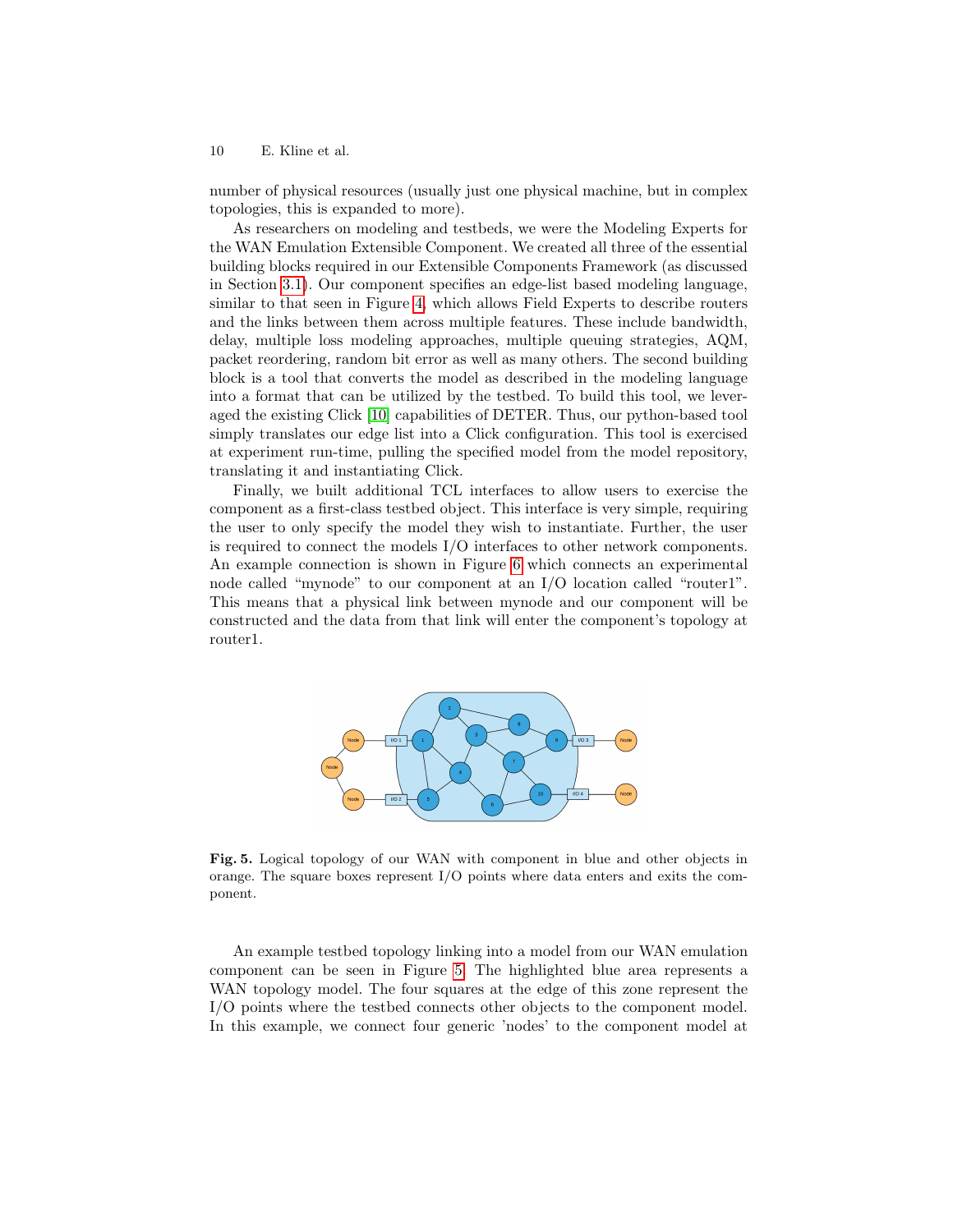the four given I/O locations. Data sent from these nodes to the component model traverse the given network, experiencing any network effects that are modeled, before exiting at another (or possibly the same) I/O point. Note that other testbed objects can exist that are not directly related to the component. We could connect other Extensible Components which encapsulate completely different modeling tools, or other physical nodes, or any other testbed object.

Since Extensible Components are first-class testbed objects, when the experiment is realized, the component is already correctly configured and operational, again reducing burden on the testbed user as there is no need to learn details of testbed operation in order to instantiate models. Importantly, a testbed user can specify an experiment with multiple models from one or more Extensible Components—all modeling different, and potentially complex, network systems which the testbed user can link together as needed.

Our WAN Extensible Component was used to generate multiple WAN models. To date, we have over 30 models associated with our Extensible Component, most of which were utilized in a recent DARPA program. The majority are models tailored to stress test and validate a particular system, or models designed to demo a feature of a system. A handful of these models capture Field Expert knowledge on military and commercial networks. We found capturing the knowledge of the operational Field Experts in the form of Extensible Component models greatly reduced the effort and time needed to get everyone within the DARPA program on the same page for testing, validation and demonstrations. The testbed users could focus on their systems and spent less time on understanding the details of the operational networks their systems would be deployed on and less time digging into the internals of the testbed.

While models are typically defined by the Field Experts, within the DARPA program we found it was also valuable to provide multiple dynamic controls directly to the testbed user. Our WAN Extensible Component allows users to tune very global and very specific link-level properties during an experiment, enabling testbed users to customize testing for stress testing and corner-case testing.

|  | set link1 [\$ns duplex-link    |  |  |
|--|--------------------------------|--|--|
|  | \$mynode [\$myc entry router1] |  |  |
|  | 1000Mb 0.0ms DropTail]         |  |  |

<span id="page-10-0"></span>Fig. 6. Connecting a Component

Current Implementation Performance As the Modeling Experts for wide area networks, it is our responsibility to describe the capabilities and limitations of our Extensible Component. As a link-based model of a WAN, the capabilities are well understood—the component enables modeling link properties with high-fidelity. The artifacts of these capabilities are also well understood, though are complex to express. For example, how bandwidth shaping is conducted on a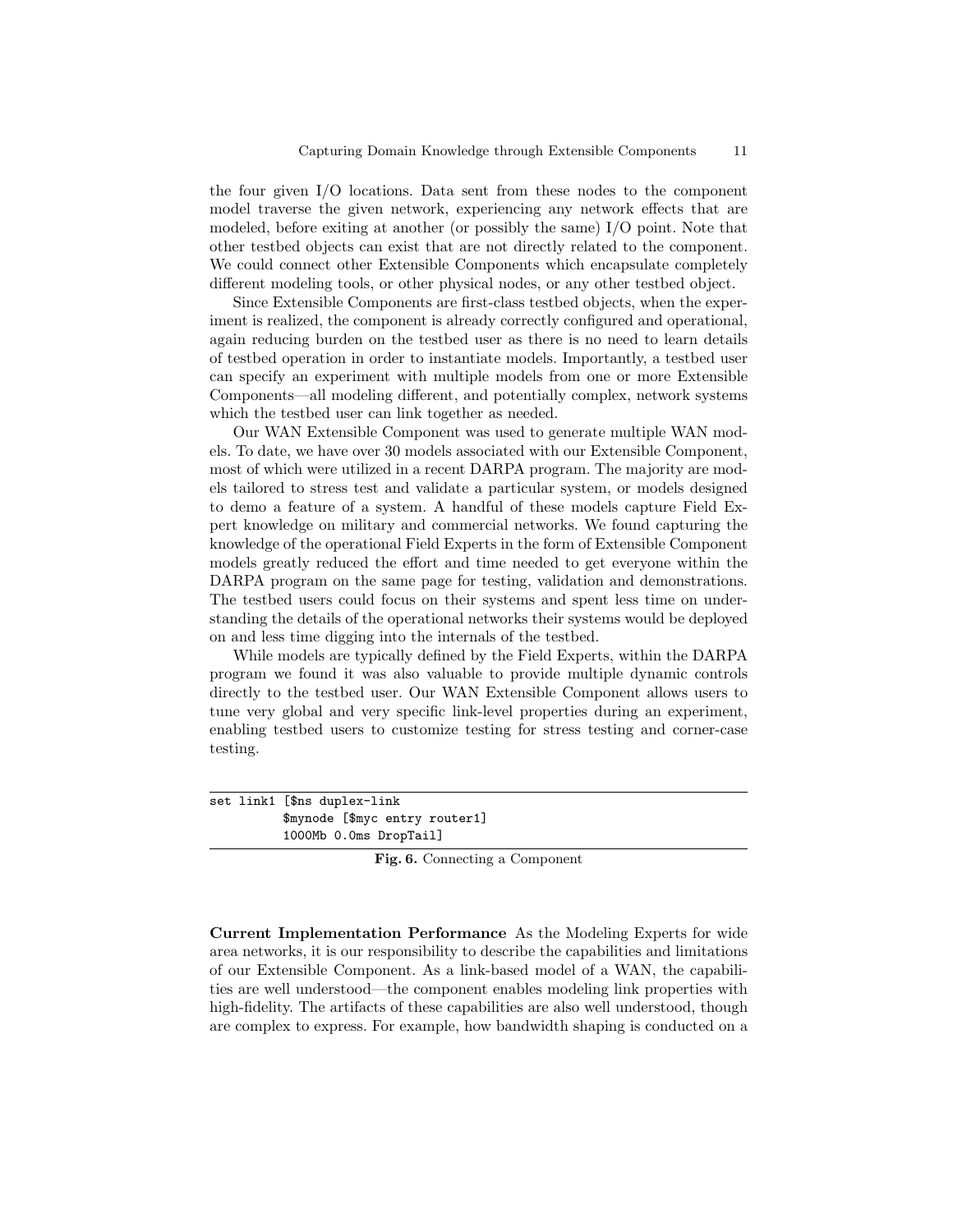link can greatly vary the effects on a flow. Token bucket approaches can cause unexpected burstiness where as dynamic queues based on bandwidth and delay result in less burstiness but can be more resource intensive (reducing the overall throughput available). We have quantified many of these capabilities and limitations for a multitude of our link properties.

Understanding the fundamental limitations of the underlying back-end is also critical. To this end, we measured the packet per second (PPS) performance of our Click-based [\[10\]](#page-15-0) back-end under a variety of scenarios using 72 byte packets. All our experiments were conducted on a dual CPU, 12 Core Intel Xeon CPU E5-2650 v4 at 2.20 GHz with 64 GBs of RAM and two 40 Gigabit Intel XL710 interface cards. To achieve best performance, we deployed our system using DPDK [\[13\]](#page-15-3) and FastClick [\[3\]](#page-14-0).

First, we obtained an upper bound on performance—the maximum PPS Click could process. Utilizing a queueless Click configuration, we paired each interface and achieved 36 million PPS per NUMA node on our hardware (a total of 72 million PPS). This may not be a true upper bound, as our traffic generation nodes cannot generate additional traffic. This still represents a useful practical upper bound, as our link-based modeling approach requires queues to accurately emulate multiple link properties. Queues represent a significant performance penalty, as they act as a point where threads context switch and move to process each packet. Simply enabling basic queuing reduced our performance by 90% to 4 million PPS per NUMA node. Fortunately, adding all of our other link emulation options had a negligible effect on performance.



<span id="page-11-1"></span>Fig. 7. Packets per Second (PPS) throughput performance as we add additional sequential links in our WAN model.

It is also necessary to understand the performance of each emulated link. As each link can only be serviced by one thread at a time<sup>[1](#page-11-0)</sup>, there is a fundamental limit to how many packets a single link can process. Our experiments determined that an individual link can handle 1.2 million PPS. Further, placing multiple

<span id="page-11-0"></span><sup>1</sup> This limit is important to prevent unexpected packet reordering or costly resequencing.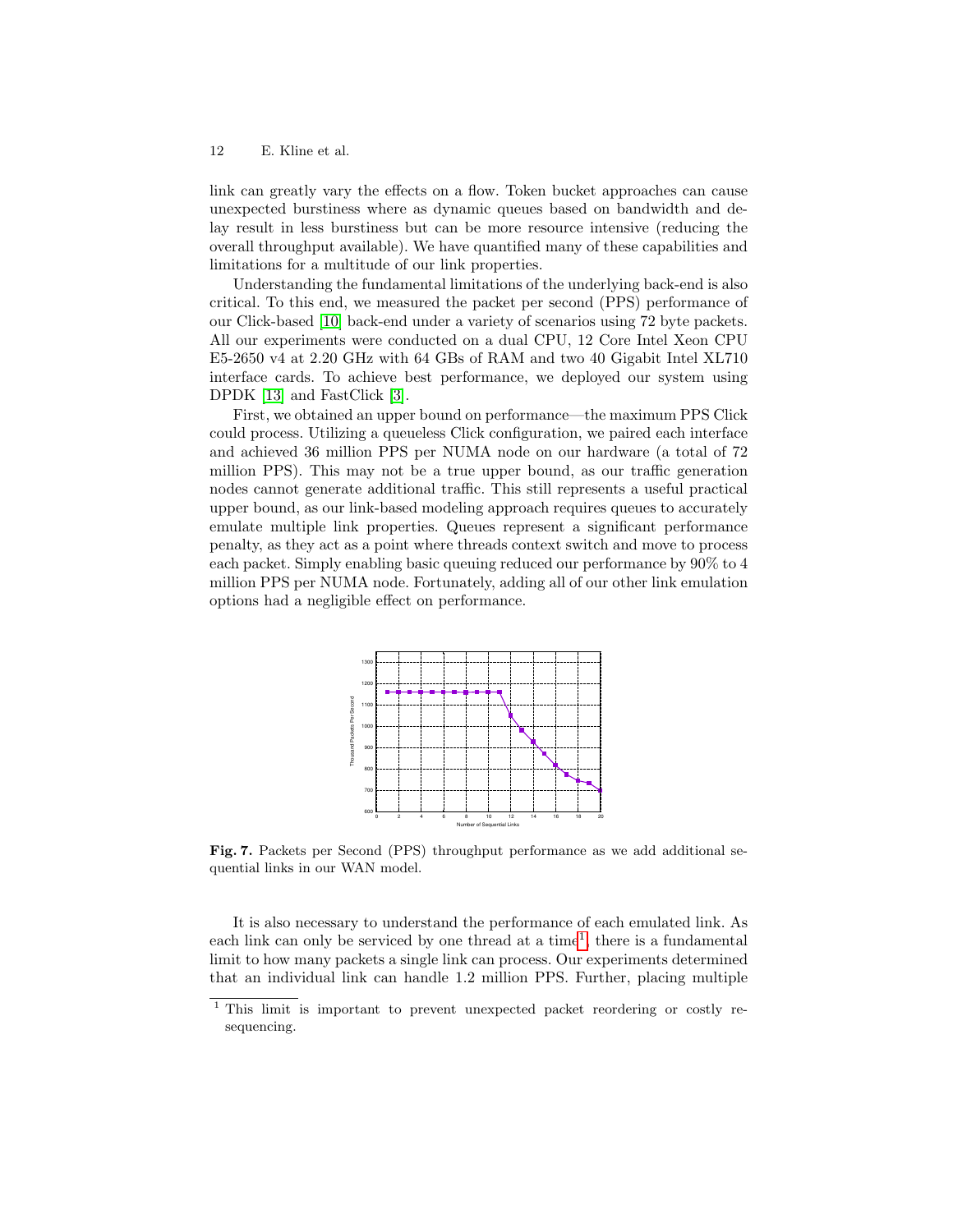links in sequence has no effect on performance until twelve sequential links, after-which there is a steady decrease in performance. Figure [7](#page-11-1) depicts this eventual decline in PPS as we add additional sequential links. This reduction in performance is most likely caused by thread contention and unexpected queuing delay throughout the sequential pipeline. As Modeling Experts, we must make it clear to any Field Experts that sequential links that do not have any branching points are best modeled as one single link.

The final performance question to ask is how many parallel links can be modeled before we experience artifacting. On our test setup, we have currently modeled up to 150 parallel links without experiencing loss of performance and are continuing to push this number until we begin to reach our limitations. It is also important to realize that placing bandwidth limitations on a link may reduce the effect of performance reductions. As a caveat, our results are directly related to the hardware tested on, and better hardware will have better performance.

#### <span id="page-12-0"></span>4.2 Wireless Networks

Modeling wireless networks is vastly different than modeling wired networks. As part of a current DARPA program, we are in the process of developing a wireless emulation capability using Extensible Components. As modeling experts, we need to provide a modeling language for this component. The language is different than that of our WAN component as the notion of links does transfer to a broadcast medium. We are exploring a node-based, rather than edge-based, format that specifies the position, mobility, and transmission strength of our wireless speakers, amongst other properties.

As described previously, a tool is required to translate from our modeling language to a realization on the testbed. Further, a new back-end engine will be required to be able to conduct this realization. We are currently in construction of this back-end which focuses heavily on the network layer aspects of wireless, although many of the physical layer considerations are also being added in. Several critical constraints, such as bandwidth, delay and loss, are of course being developed. Additional capabilities are also being added including wireless collisions, channel access strategies and hidden terminals.

For modeling approaches of our Extensible Component, we are exploring a wide range of existing implementations that could be leveraged, including modifying Click  $[10]$ , CORE  $[1]$ , EMANE  $[14]$  or a combined integration  $(e.g. [2])$  $(e.g. [2])$  $(e.g. [2])$ . Until the back-end is fully realized, we will not be ready to develop our translation tool. However, understanding what can be modeled based on our language and our back-end heavily informs the capabilities of the overall system.

The final necessary building block for this new Extensible Component is the testbed interface. This portion is perhaps the simplest, as many of the relevant capabilities already exist in our library on DETER and our other existing components. To realize this new component, we need to make sure our new interface can accurately instantiate and realize the component on the testbed when the experiment becomes available. As stated previously, this is critical to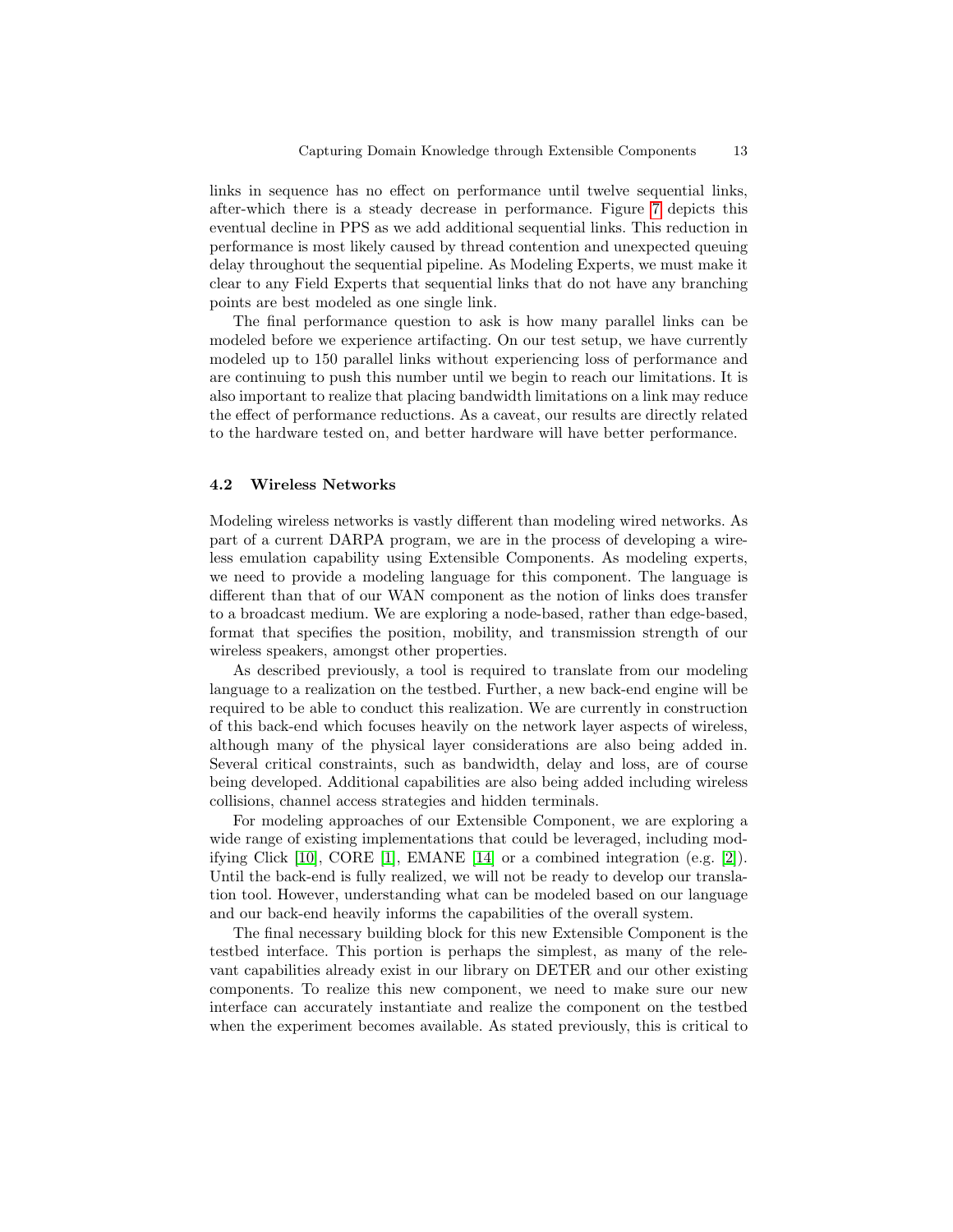ensure components remain first-class objects and are, therefore, easily usable for experimenters.

# 5 Related Work

Our work is related and motivated by a large body of research in network simulation and emulation. Many of these works offer tools which can be used in our Extensible Component Framework, and we expect to expand our model definitions beyond Click [\[10\]](#page-15-0).

Network simulators, such as NS2/3 and OPNET [\[5\]](#page-15-5) are widely used today. While tools like OPNET, share our goals in providing composible models to users, the extensibility of such tools is limited as these tools are largely focused on simulating an entire network, including using simulated traffic on a single piece of hardware, severely limiting how models built on these tools can interconnect. The ability to define a model across simulated *and* emulated components in these frameworks is limited. Likewise, network emulation tools such as Netem [\[8\]](#page-15-6) and Dummynet [\[4\]](#page-14-3) are focused on emulation, and lack the ability to define a model across both emulation and simulation. Later generations of NS and OPNET added "system-in-the-loop" capabilities, allowing traffic generated on external and real systems to be piped through the simulation. Despite system-in-theloop capabilities, and a huge library of expert defined models, the ability to link OPNET models into a network of other models outside of the OPNET ecosystem is limited. Tools like NS3 and Dummynet offer enough flexibility to define composible components which can link into a range of other simulated or emulated components, but these tools still require a framework to capture complex models and incorporate field expertise.

Tools such as Emulab's NS Emulation (NSE) based on NS [\[6\]](#page-15-7) and the U.S. Naval Research Laboratory's Common Open Research Emulator (CORE) [\[1\]](#page-14-1) provide the ability to define a mix of simulation and emulation network components across a set of testbed resources. NSE's base-components are primitive and require additional framework to capture a complex model. NSE is no longer supported, but is an example of a toolkit which can easily benefit from our Extensible Components Framework. CORE [\[1\]](#page-14-1) provides a 'network lab in a box' with a strong and usable API and an informative GUI. CORE still requires the user to have a good deal of domain knowledge on the networks being modeled as well as significant knowledge on the operation of CORE. CORE would be highly useful as a Extensible Component itself, which could be deployed through our framework to transfer domain knowledge from CORE experts to average experimenters.

Lastly, the Network Modeling and Simulation Environment (NEMSE) [\[9\]](#page-15-8) works to provide unified access to a large number of emulation and simulation tools on the Emulab testbed platform [\[12\]](#page-15-9), including CORE [\[1\]](#page-14-1), OPNET [\[5\]](#page-15-5) and Click [\[10](#page-15-0)[,3\]](#page-14-0). While unified tool access is an important step towards sharing models, NEMSE lacks a framework to define complex and composable models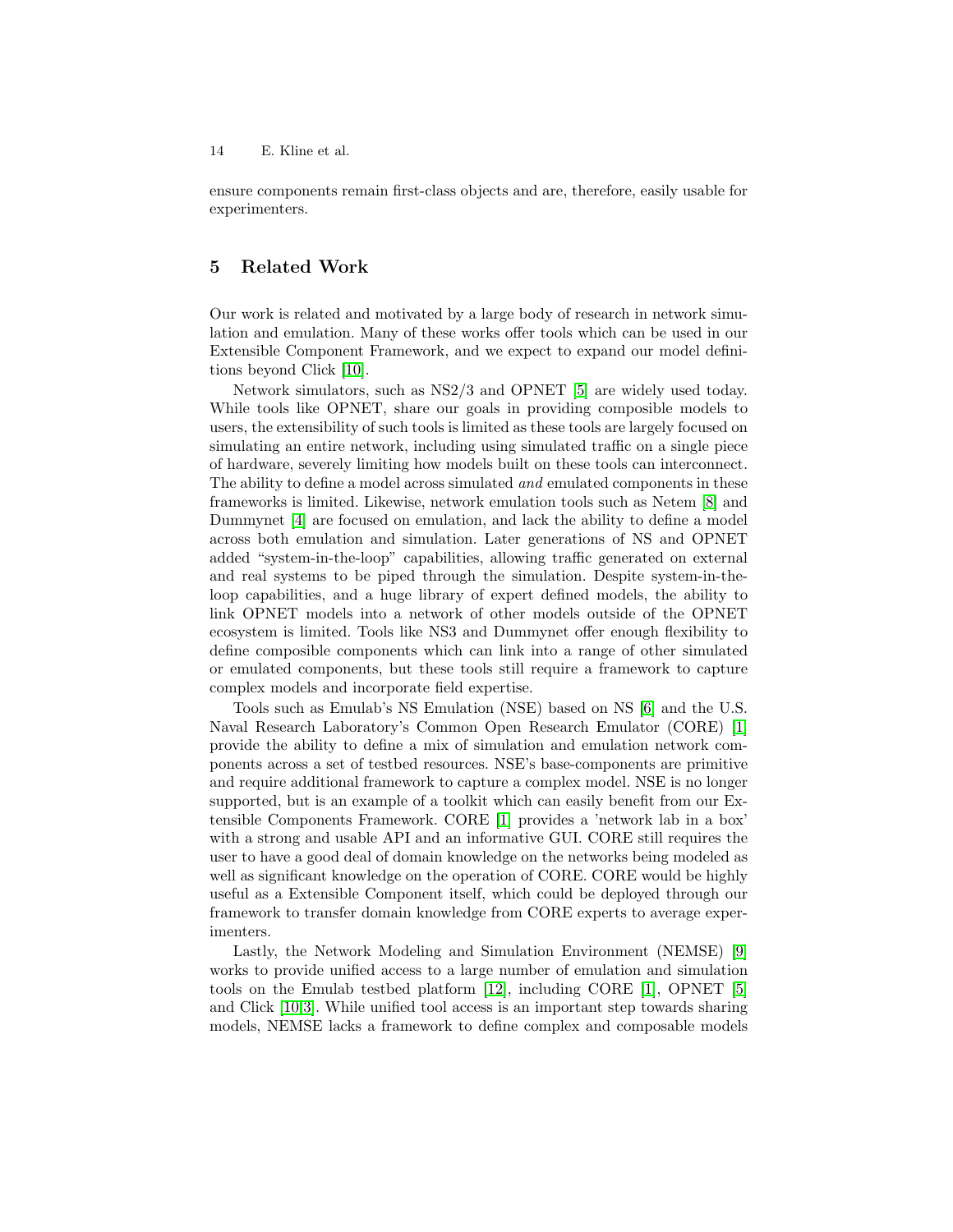and does not address treating models as first-class objects on its chosen testbed platform.

# 6 Conclusion

Complex and realistic scenarios are required to accurately evaluate and validate security and networking solutions. The knowledge required to generate faithful models continues to expand as the complexity of these systems and their environments grows. It is unrealistic to expect an experimenter will have or be able to obtain the necessary cross-domain expertise to generate these models and conduct scientifically valid experiments. Therefore, we must reduce the burden on these experimenters by capturing the knowledge of domain experts and disseminating this knowledge through first-class experimental objects to end-users.

In this paper, we described our Extensible Components Framework to perform knowledge capture and domain expertise transfer.A key realization incorporated into our framework is that knowledge should be captured and disseminated at three distinct levels—the modeling approach, the model creation and the model utilization. This separation allows knowledge to be captured by those who know how to describe their domain without necessarily knowing how to implement a model for their domain (Field Experts), as well as those who know how to accurately model a domain, but do not know the specifics of real-world networks and layouts (Modeling Experts). Further, all of this captured knowledge can be made available and usable to an experimenter without needing to obtain that domain knowledge. By treating Extensible Components as first-class testbed objects, experimenters can easily deploy and use complex models and scenarios without having to gain additional knowledge on the components implementation or configuration. It is our belief that this framework will promote rigorous experimentation and validation of security and networking systems by promoting the creation and sharing of accurate models.

# References

- <span id="page-14-1"></span>1. Ahrenholz, J.: Comparison of CORE network emulation platforms. In: MILITARY COMMUNICATIONS CONFERENCE, 2010 - MILCOM 2010. pp. 166–171 (Oct 2010). [https://doi.org/10.1109/MILCOM.2010.5680218,](https://doi.org/10.1109/MILCOM.2010.5680218) [http://dx.doi.org/10.](http://dx.doi.org/10.1109/MILCOM.2010.5680218) [1109/MILCOM.2010.5680218](http://dx.doi.org/10.1109/MILCOM.2010.5680218)
- <span id="page-14-2"></span>2. Ahrenholz, J., Goff, T., Adamson, B.: Integration of the core and emane network emulators. In: 2011 - MILCOM 2011 Military Communications Conference. pp. 1870–1875 (Nov 2011).<https://doi.org/10.1109/MILCOM.2011.6127585>
- <span id="page-14-0"></span>3. Barbette, T., Soldani, C., Mathy, L.: Fast userspace packet processing. In: Proceedings of the Eleventh ACM/IEEE Symposium on Architectures for Networking and Communications Systems. pp. 5–16. ANCS '15, IEEE Computer Society, Washington, DC, USA (2015), <http://dl.acm.org/citation.cfm?id=2772722.2772727>
- <span id="page-14-3"></span>4. Carbone, M., Rizzo, L.: Dummynet revisited. SIGCOMM Comput. Commun. Rev. 40(2), 12–20 (Apr 2010). [https://doi.org/10.1145/1764873.1764876,](https://doi.org/10.1145/1764873.1764876) [http://doi.](http://doi.acm.org/10.1145/1764873.1764876) [acm.org/10.1145/1764873.1764876](http://doi.acm.org/10.1145/1764873.1764876)